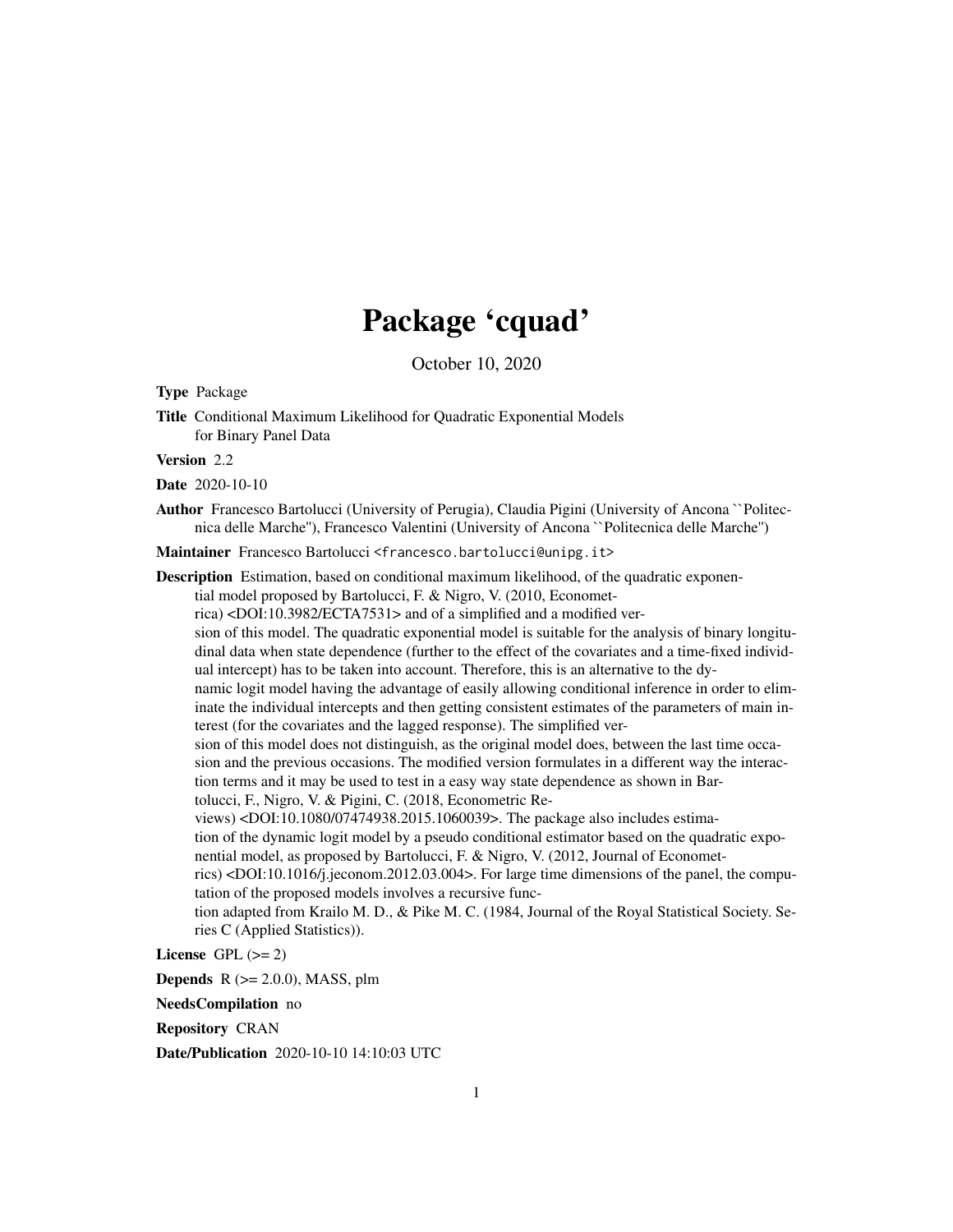# <span id="page-1-0"></span>R topics documented:

| Index |  |
|-------|--|

cquad-package *Conditional Maximum Likelihood for Quadratic Exponential Models for Binary Panel Data*

#### Description

Estimation, based on conditional maximum likelihood, of the quadratic exponential model proposed by Bartolucci & Nigro (2010) and of a simplified and a modified version of this model. The quadratic exponential model is suitable for the analysis of binary longitudinal data when state dependence (further to the effect of the covariates and a time-fixed individual intercept) has to be taken into account. Therefore, this is an alternative to the dynamic logit model having the advantage of easily allowing conditional inference in order to eliminate the individual intercepts and then getting consistent estimates of the parameters of main interest (for the covariates and the lagged response). The simplified version of this model does not distinguish, as the original model does, between the last time occasion and the previous occasions. The modified version formulates in a different way the interaction terms and it may be used to test in a easy way state dependence as shown in Bartolucci, Nigro & Pigini (2018). The package also includes estimation of the dynamic logit model by a pseudo conditional estimator based on the quadratic exponential model, as proposed by Bartolucci & Nigro (2012).

# Details

| Package: | cquad       |
|----------|-------------|
| Type:    | Package     |
| Version: | 2.0         |
| Date:    | 2019-03-26  |
| License: | $GPL (= 2)$ |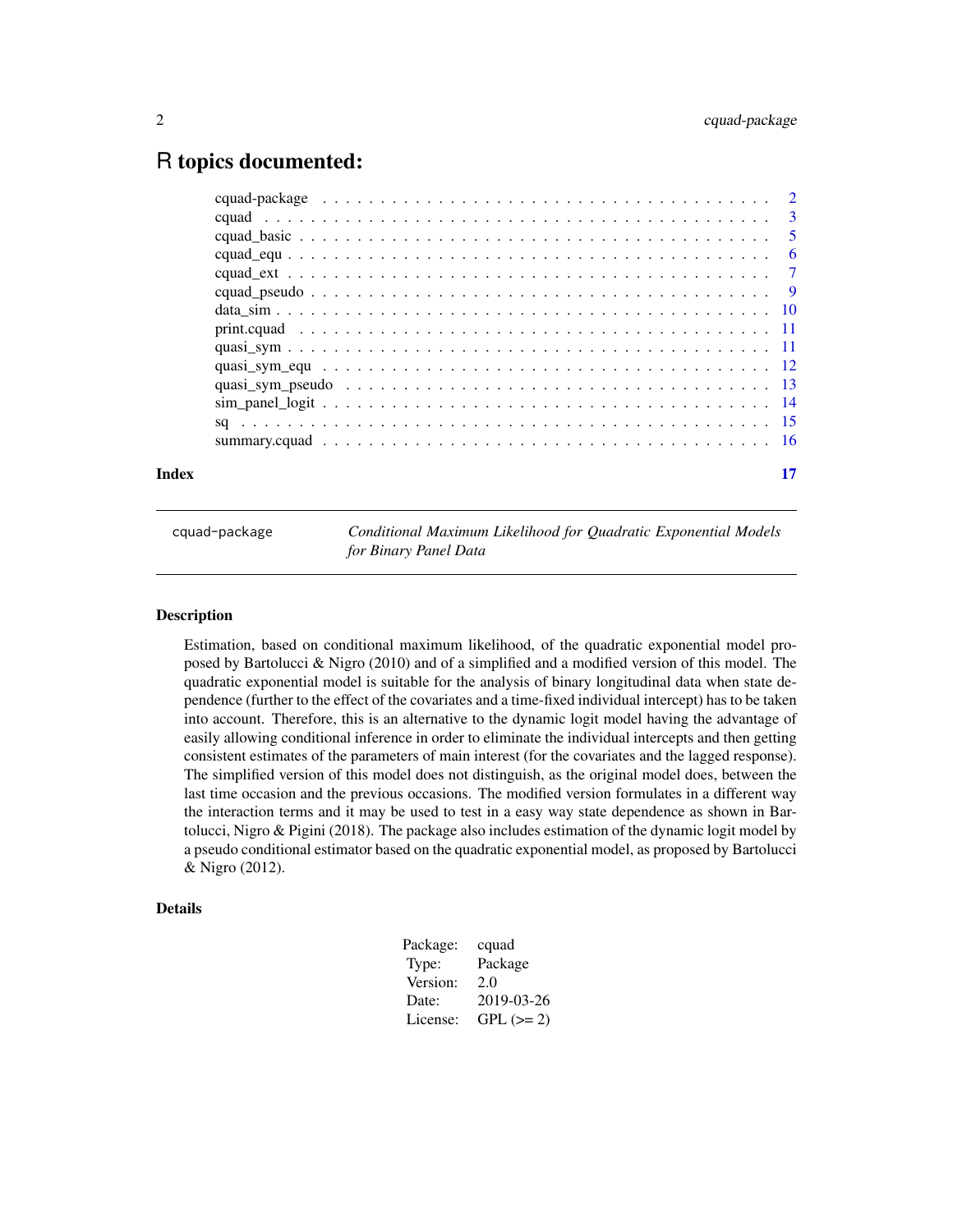# <span id="page-2-0"></span>Author(s)

Francesco Bartolucci (University of Perugia, IT), Claudia Pigini (University of Perugia, IT), Francesco Valentini (University of Ancona "Politecnica delle Marche")

Maintainer: Francesco Bartolucci <francesco.bartolucci@unipg.it>

# References

Bartolucci, F. and Nigro, V. (2010), A dynamic model for binary panel data with unobserved heterogeneity admitting a root-n consistent conditional estimator, *Econometrica*, 78, 719-733.

Bartolucci, F. and Nigro, V. (2012). Pseudo conditional maximum likelihood estimation of the dynamic logit model for binary panel data, *Journal of Econometrics*, 170, 102-116.

Bartolucci, F. and Pigini, C. (2017). cquad: An R and Stata package for conditional maximum likelihood estimation of dynamic binary panel data models, *Journal of Statistical Software*, 78, 1-26, doi:10.18637/jss.v078.i07.

Bartolucci, F., Nigro, V., & Pigini, C. (2018). Testing for state dependence in binary panel data with individual covariates by a modified quadratic exponential model. *Econometric Reviews*, 37(1), 61-88.

Cox, D. R. (1972), The Analysis of multivariate binary data, *Applied Statistics*, 21, 113-120.

# Examples

```
# example based on simulated data
data(data_sim)
data\_sim = data\_sim[1:500,] # to speed up the example, remove otherwise
# static model
out1 = cquad(y~X1+X2,data_sim)
# dynamic model
out2 = cquad(y~X1+X2,data_sim,dyn=TRUE)
```
cquad *Interface for functions fitting different versions of cquad*

# **Description**

Fit by conditional maximum likelihood each of the models in cquad package.

#### Usage

```
cquad(formula, data, index = NULL, model = c("basic","equal","extended","pseudo"),
             w = rep(1, n), dyn = FALSE, Ttol=10)
```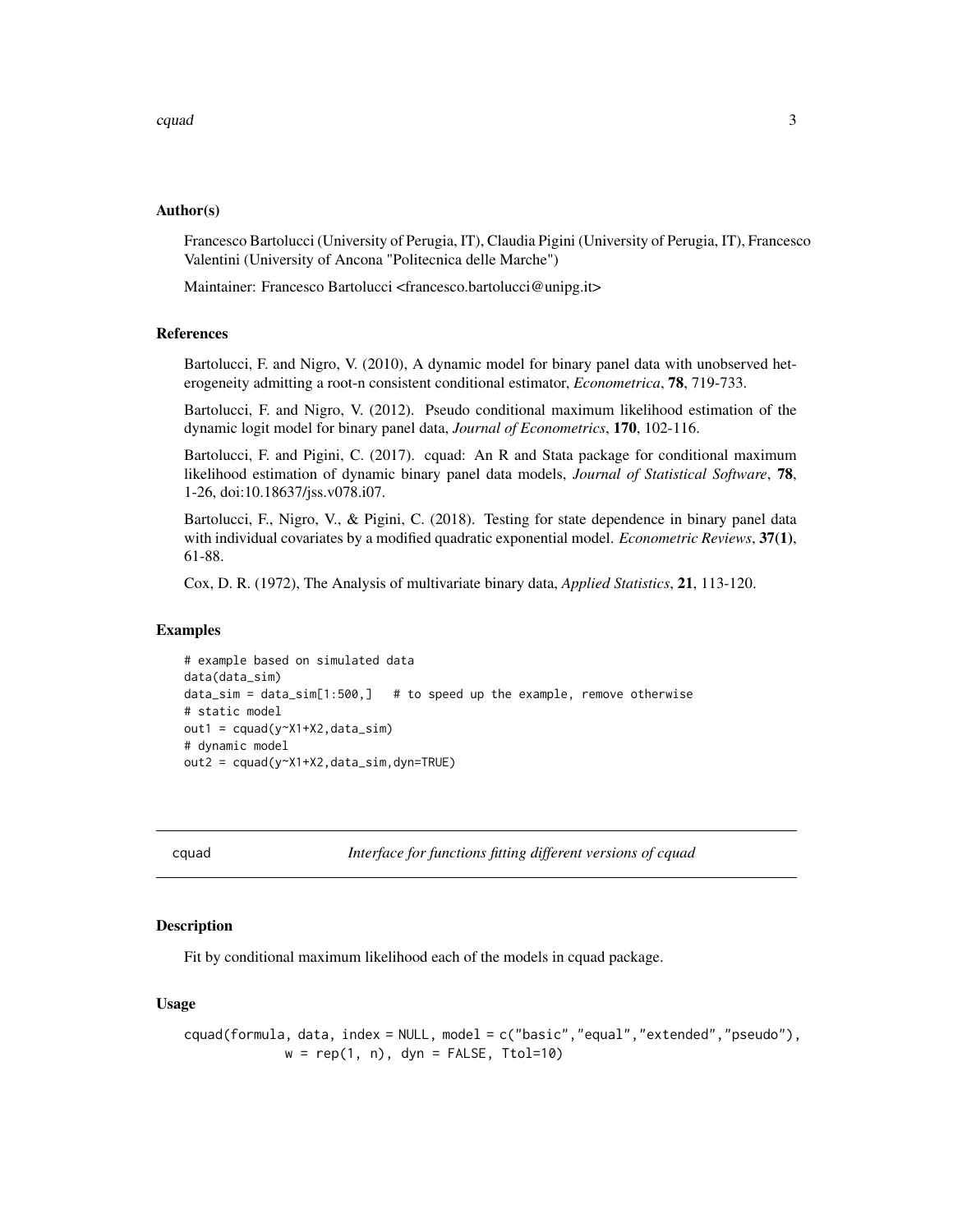4 can control of the control of the control of the control of the control of the control of the control of the control of the control of the control of the control of the control of the control of the control of the contro

# Arguments

| formula | formula with the same sintax as in plm package                                       |
|---------|--------------------------------------------------------------------------------------|
| data    | data.frame or pdata.frame                                                            |
| index   | to denote panel structure as in plm package                                          |
| model   | type of model = "basic", "equal", "extended", "pseudo"                               |
| W       | vector of weights (optional)                                                         |
| dyn     | TRUE if in the dynamic version; FALSE for the static version (by default)            |
| Ttol    | Treshold individual observations that activates the recursive algorithm (default=10) |

#### Value

| formula      | formula defining the model                                        |
|--------------|-------------------------------------------------------------------|
| 1k           | conditional log-likelihood value                                  |
| coefficients | estimate of the regression parameters                             |
| <b>VCOV</b>  | asymptotic variance-covariance matrix for the parameter estimates |
| SCV          | matrix of individual scores                                       |
|              | Hessian of the log-likelihood function                            |
| se           | standard errors                                                   |
| ser          | robust standard errors                                            |
| Tv           | number of time occasions for each unit                            |
|              |                                                                   |

# Author(s)

Francesco Bartolucci (University of Perugia), Claudia Pigini (University of Ancona "Politecnica delle Marche"), Francesco Valentini (University of Ancona "Politecnica delle Marche")

# Examples

```
# example based on simulated data
data(data_sim)
data\_sim = data\_sim[1:500,] # to speed up the example, remove otherwise
# basic (static) model
out1 = cquad(y<sup>2</sup>X1+X2, data_sim)summary(out1)
# basic (dynamic) model
out2 = cquad(y~X1+X2,data_sim,dyn=TRUE)
summary(out2)
# equal model
out3 = cquad(y~X1+X2,data_sim,model="equal")
summary(out3)
# extended model
out4 = cquad(y~X1+X2,data_sim,model="extended")
summary(out4)
# psuedo CML for dynamic model
out5 = cquad(y~X1+X2,data_sim,model="pseudo")
summary(out5)
```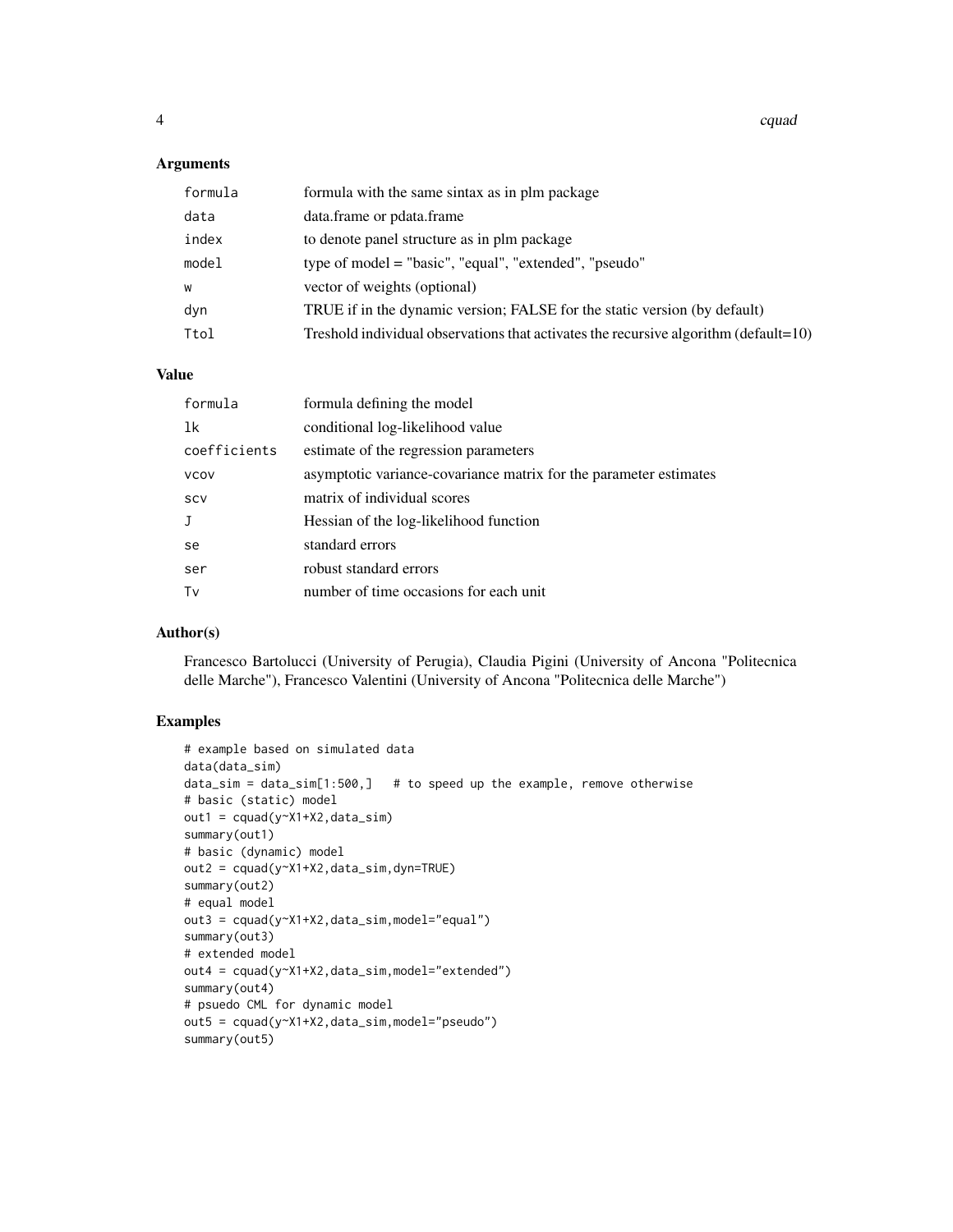<span id="page-4-0"></span>cquad\_basic *Conditional maximum likelihood estimation of the basic quadratic exponential model*

# Description

Fit by conditional maximum likelihood a simplified version of the model for binary logitudinal data proposed by Bartolucci & Nigro (2010); see also Cox (1972).

#### Usage

```
cquad_basic(id, yv, X = NULL, be = NULL, w = rep(1, n), dyn =
FALSE, Ttol=10)
```
#### Arguments

| id        | list of the reference unit of each observation                                       |
|-----------|--------------------------------------------------------------------------------------|
| <b>VV</b> | corresponding vector of response variables                                           |
| X         | corresponding matrix of covariates (optional)                                        |
| be        | intial vector of parameters (optional)                                               |
| W         | vector of weights (optional)                                                         |
| dyn       | TRUE if in the dynamic version; FALSE for the static version (by default)            |
| Ttol      | Treshold individual observations that activates the recursive algorithm (default=10) |
|           |                                                                                      |

# Value

| formula      | formula defining the model                                             |
|--------------|------------------------------------------------------------------------|
| 1k           | conditional log-likelihood value                                       |
| coefficients | estimate of the regression parameters (including for the lag-response) |
| <b>VCOV</b>  | asymptotic variance-covariance matrix for the parameter estimates      |
| SCV          | matrix of individual scores                                            |
| $\mathbf{J}$ | Hessian of the log-likelihood function                                 |
| se           | standard errors                                                        |
| ser          | robust standard errors                                                 |
| Tv           | number of time occasions for each unit                                 |

# Author(s)

Francesco Bartolucci (University of Perugia), Claudia Pigini (University of Ancona "Politecnica delle Marche"), Francesco Valentini (University of Ancona "Politecnica delle Marche")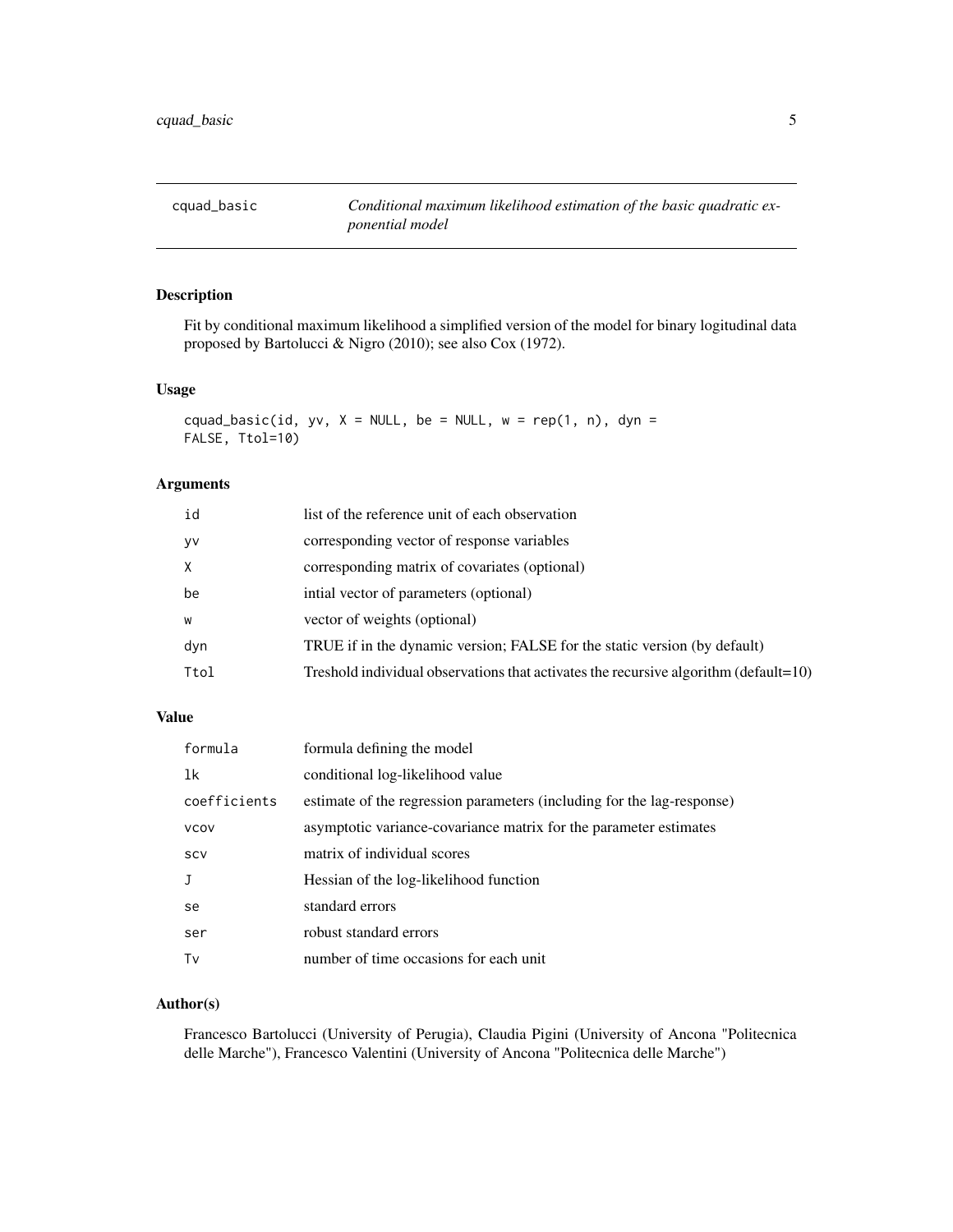## <span id="page-5-0"></span>References

Bartolucci, F. and Nigro, V. (2010), A dynamic model for binary panel data with unobserved heterogeneity admitting a root-n consistent conditional estimator, *Econometrica*, 78, pp. 719-733.

Cox, D. R. (1972), The Analysis of multivariate binary data, *Applied Statistics*, 21, 113-120.

#### Examples

```
# example based on simulated data
data(data_sim)
data\_sim = data\_sim[1:500,] # to speed up the example, remove otherwise
id = data_sim$id; yv = data_sim$y; X = cbind(X1=data_sim$X1,X2=data_sim$X2)
# static model
out1 = cquad_basic(id,yv,X,Ttol=10)
summary(out1)
# dynamic model
out2 = cquad_basic(id,yv,X,dyn=TRUE,Ttol=10)
summary(out2)
```
cquad\_equ *Conditional maximum likelihood estimation for the modified version of the quadratic exponential model (to test for state dependence)*

#### Description

Fit by conditional maximum likelihood a modified version of the model for binary logitudinal data proposed by Bartolucci & Nigro (2010), in which the interaction terms have an extended form. This modified version is used to test for state dependence as described in Bartolucci et al. (2018).

# Usage

cquad\_equ(id, yv,  $X = NULL$ , be = NULL, w = rep(1, n), Ttol=10)

# Arguments

| id   | list of the reference unit of each observation                                                  |
|------|-------------------------------------------------------------------------------------------------|
| yv   | corresponding vector of response variables                                                      |
| X    | corresponding matrix of covariates (optional)                                                   |
| be   | intial vector of parameters (optional)                                                          |
| W    | vector of weights (optional)                                                                    |
| Ttol | Treshold individual observations that activates the recursive algorithm ( $\text{default}=10$ ) |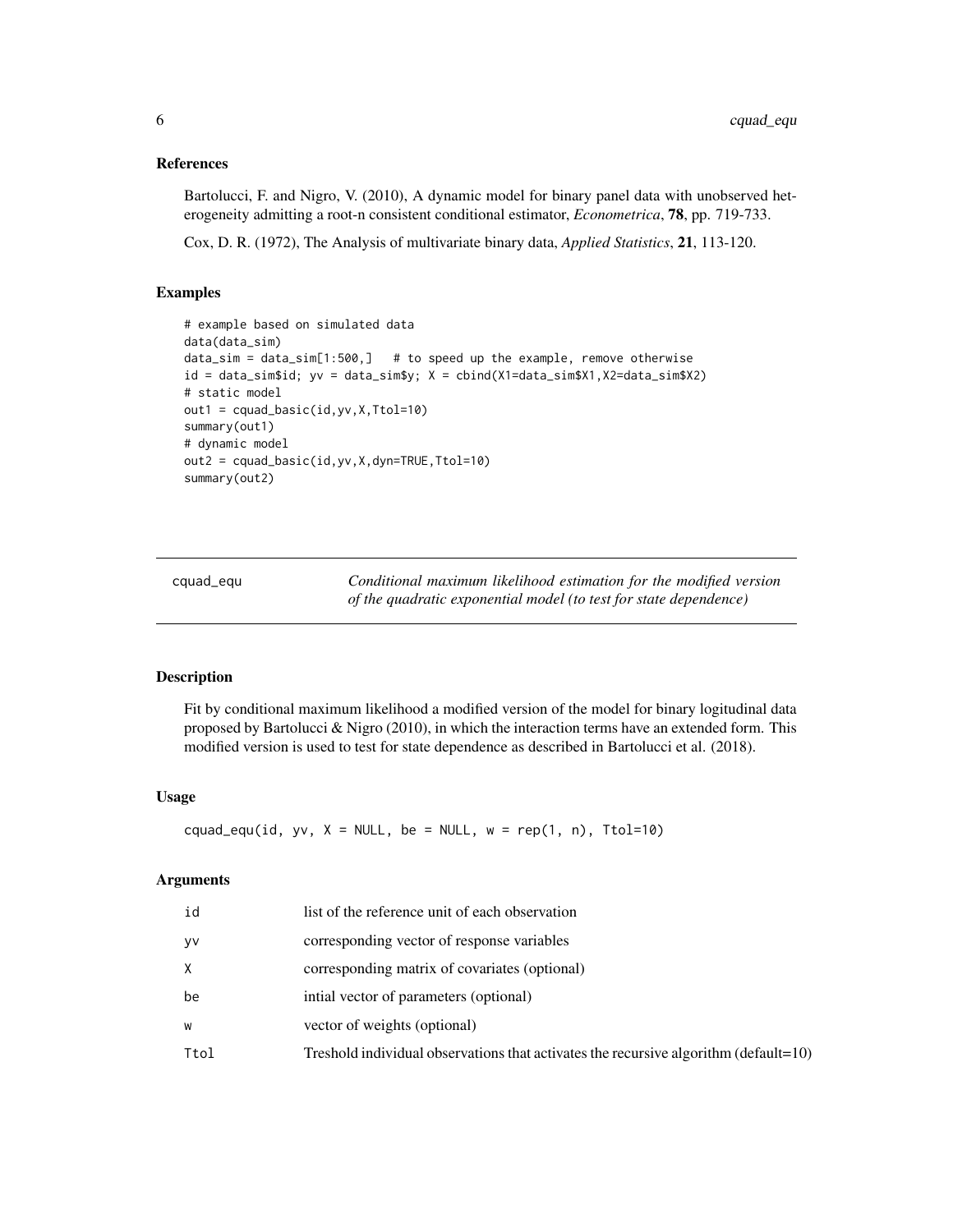# <span id="page-6-0"></span>cquad\_ext 7

### Value

| formula      | formula defining the model                                             |
|--------------|------------------------------------------------------------------------|
| 1k           | conditional log-likelihood value                                       |
| coefficients | estimate of the regression parameters (including for the lag-response) |
| <b>VCOV</b>  | asymptotic variance-covariance matrix for the parameter estimates      |
| SCV          | matrix of individual scores                                            |
| J            | Hessian of the log-likelihood function                                 |
| se           | standard errors                                                        |
| ser          | robust standard errors                                                 |
| Tv           | number of time occasions for each unit                                 |

# Author(s)

Francesco Bartolucci (University of Perugia), Claudia Pigini (University of Perugia), Francesco Valentini (University of Ancona "Politecnica delle Marche")

# References

Bartolucci, F. and Nigro, V. (2010), A dynamic model for binary panel data with unobserved heterogeneity admitting a root-n consistent conditional estimator, *Econometrica*, 78, 719-733.

Bartolucci, F., Nigro, V., & Pigini, C. (2018). Testing for state dependence in binary panel data with individual covariates by a modified quadratic exponential model. *Econometric Reviews*, 37(1), 61-88.

#### Examples

```
# example based on simulated data
data(data_sim)
data_sim = data_sim[1:500,] # to speed up the example, remove otherwise
id = data_sim$id; yv = data_sim$y; X = cbind(X1=data_sim$X1,X2=data_sim$X2)
out = cquad_equ(id,yv,X,Ttol=10)
```

| cquad_ext | Conditional maximum likelihood estimation of the quadratic exponen- |
|-----------|---------------------------------------------------------------------|
|           | tial model for panel data                                           |

#### Description

Fit by conditional maximum likelihood the model for binary logitudinal data proposed by Bartolucci & Nigro (2010).

# Usage

```
cquad_ext(id, yv, X = NULL, be = NULL, w = rep(1, n), Ttol=10)
```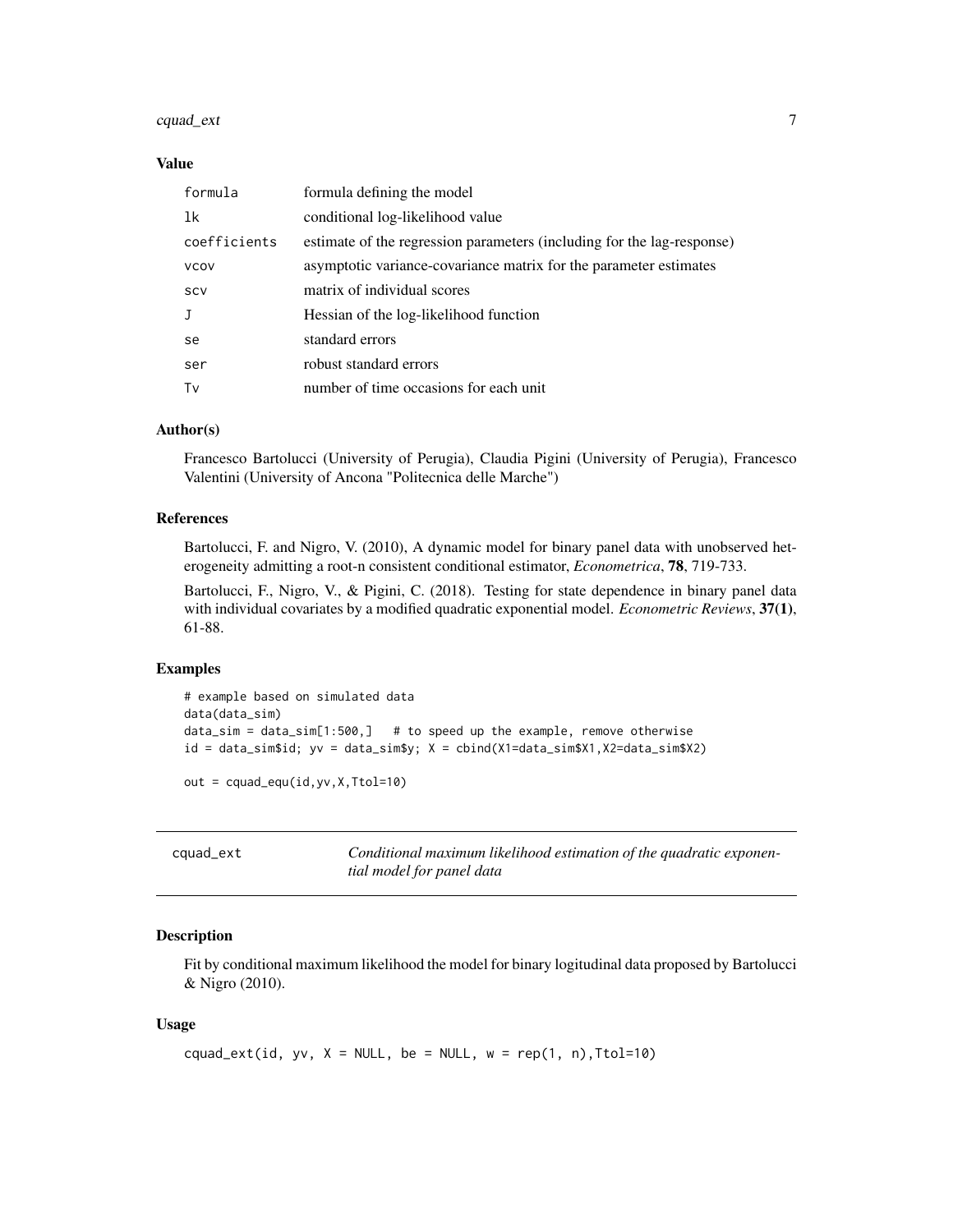# Arguments

| id        | list of the reference unit of each observation                                       |
|-----------|--------------------------------------------------------------------------------------|
| <b>VV</b> | corresponding vector of response variables                                           |
|           | corresponding matrix of covariates (optional)                                        |
| be        | intial vector of parameters (optional)                                               |
| W         | vector of weights (optional)                                                         |
| Ttol      | Treshold individual observations that activates the recursive algorithm (default=10) |

#### Value

| formula      | formula defining the model                                             |
|--------------|------------------------------------------------------------------------|
| 1k           | conditional log-likelihood value                                       |
| coefficients | estimate of the regression parameters (including for the lag-response) |
| <b>VCOV</b>  | asymptotic variance-covariance matrix for the parameter estimates      |
| <b>SCV</b>   | matrix of individual scores                                            |
| J            | Hessian of the log-likelihood function                                 |
| se           | standard errors                                                        |
| ser          | robust standard errors                                                 |
| Tv           | number of time occasions for each unit                                 |

#### Author(s)

Francesco Bartolucci (University of Perugia), Claudia Pigini (University of Ancona "Politecnica delle Marche"), Francesco Valentini (University of Ancona "Politecnica delle Marche")

# References

Bartolucci, F. and Nigro, V. (2010), A dynamic model for binary panel data with unobserved heterogeneity admitting a root-n consistent conditional estimator. *Econometrica*, 78, pp. 719-733.

# Examples

```
# example based on simulated data
data(data_sim)
data\_sim = data\_sim[1:500,] # to speed up the example, remove otherwise
id = data_sim$id; yv = data_sim$y; X = cbind(X1=data_sim$X1,X2=data_sim$X2)
# static model
out = cquad_ext(id,yv,X,Ttol=10)
summary(out)
```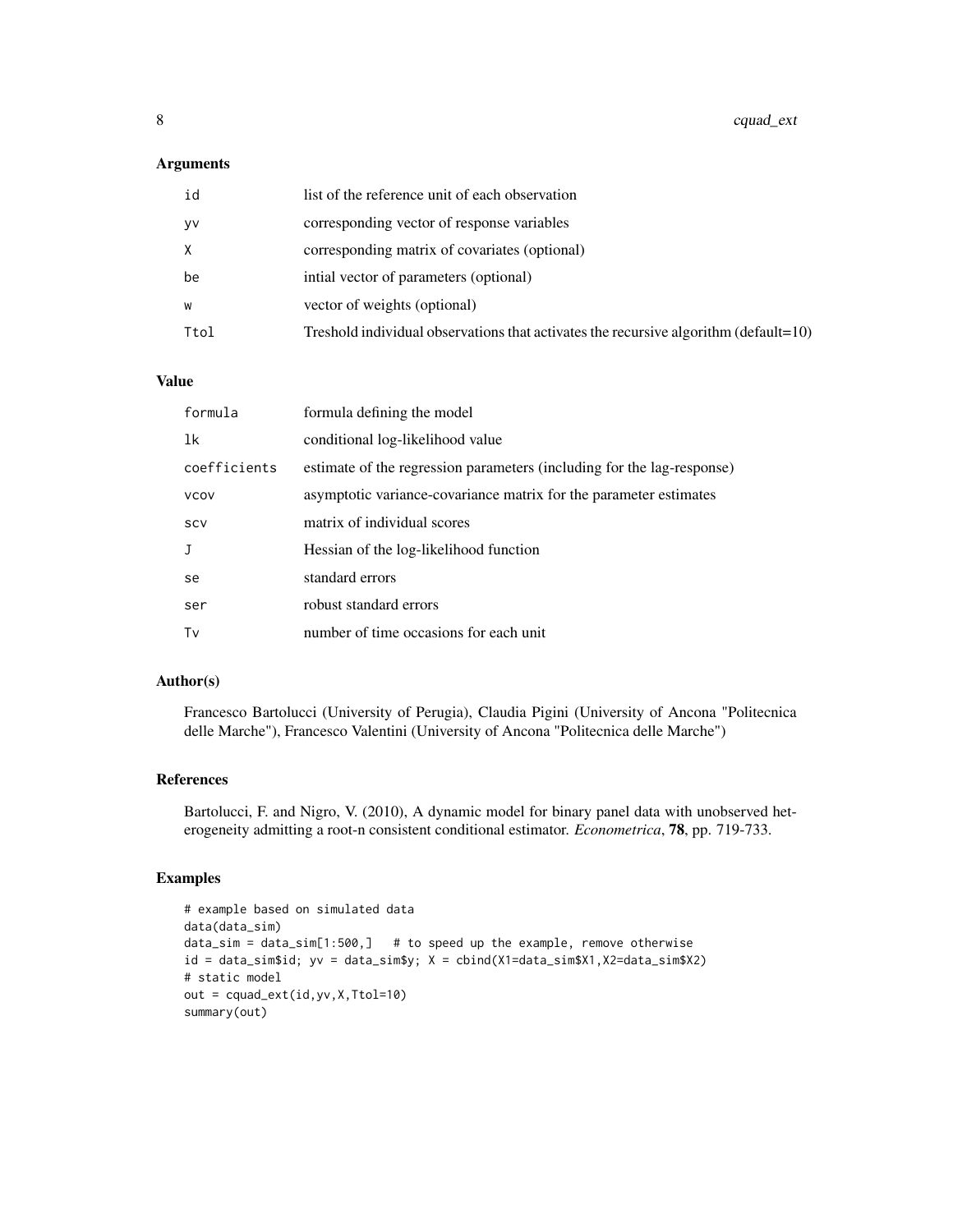<span id="page-8-0"></span>

# Description

Estimate the dynamic logit model for binary logitudinal data by the pseudo conditional maximum likelihood method proposed by Bartolucci & Nigro (2012).

# Usage

cquad\_pseudo(id, yv,  $X = NULL$ , be = NULL, w = rep(1,n), Ttol=10)

# Arguments

| id        | list of the reference unit of each observation                                           |
|-----------|------------------------------------------------------------------------------------------|
| <b>VV</b> | corresponding vector of response variables                                               |
|           | corresponding matrix of covariates (optional)                                            |
| be        | intial vector of parameters (optional)                                                   |
| W         | vector of weights (optional)                                                             |
| Ttol      | Treshold individual observations that activates the recursive algorithm (default= $10$ ) |
|           |                                                                                          |

# Value

| formula      | formula defining the model                                             |
|--------------|------------------------------------------------------------------------|
| 1k           | conditional log-likelihood value                                       |
| coefficients | estimate of the regression parameters (including for the lag-response) |
| <b>VCOV</b>  | asymptotic variance-covariance matrix for the parameter estimates      |
| SCV          | matrix of individual scores                                            |
|              | Hessian of the log-likelihood function                                 |
| se.          | standard errors                                                        |
| se2          | robust standard errors that also take into account the first step      |
| Tv           | number of time occasions for each unit                                 |

#### Author(s)

Francesco Bartolucci (University of Perugia), Claudia Pigini (University of Ancona "Politecnica delle Marche"), Francesco Valentini (University of Ancona "Politecnica delle Marche")

# References

Bartolucci, F. and Nigro, V. (2010), A dynamic model for binary panel data with unobserved heterogeneity admitting a root-n consistent conditional estimator, *Econometrica*, 78, 719-733. Bartolucci, F. and Nigro, V. (2012), Pseudo conditional maximum likelihood estimation of the dynamic logit model for binary panel data, *Journal of Econometrics*, 170, 102-116.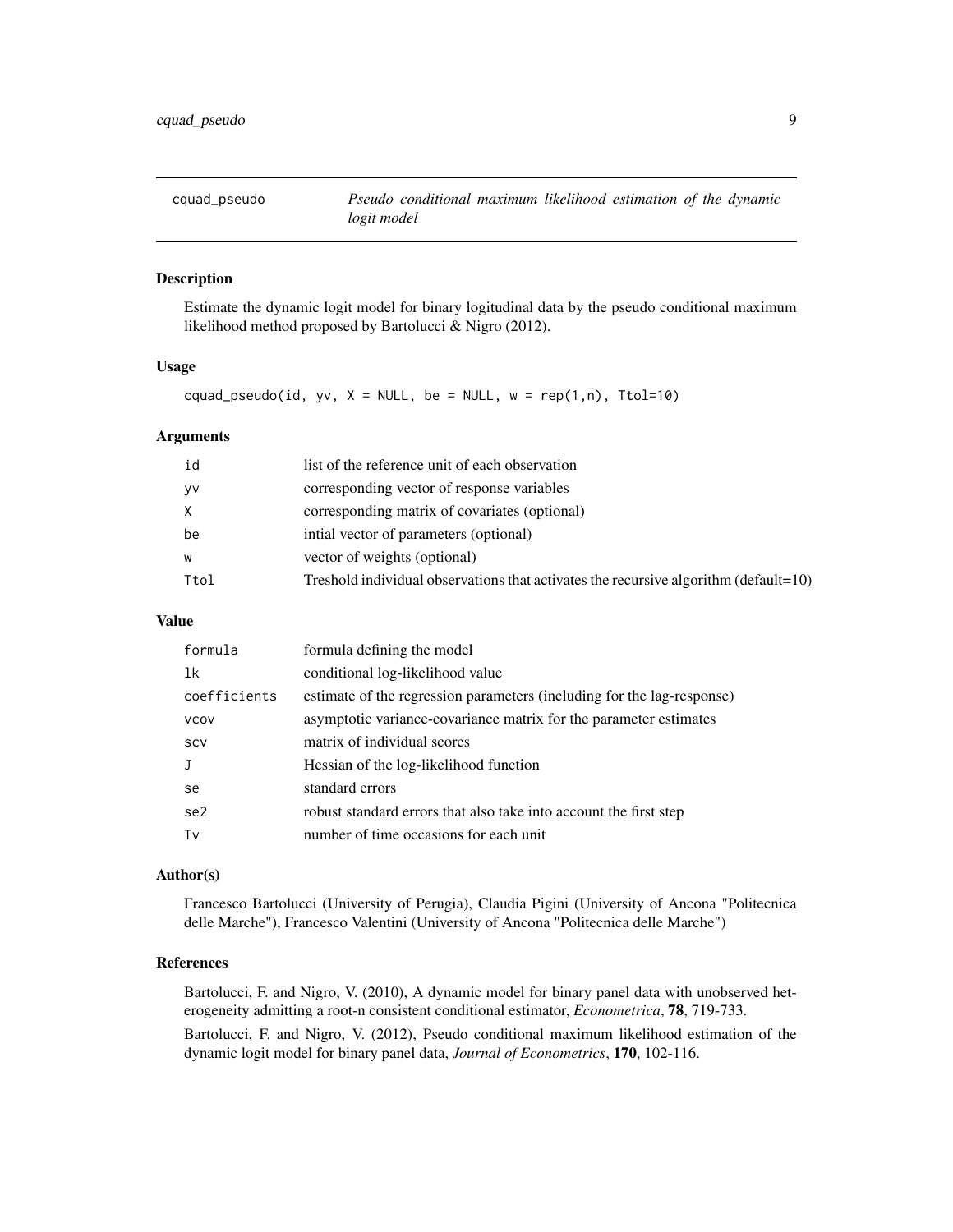# Examples

```
## Not run:
# example based on simulated data
data(data_sim)
data\_sim = data\_sim[1:500,] # to speed up the example, remove otherwise
id = data_sim$id; yv = data_sim$y; X = cbind(X1=data_sim$X1,X2=data_sim$X2)
# estimate dynmic logit model
out = cquad_pseudo(id,yv,X, Ttol=10)
summary(out)
```
## End(Not run)

#### data\_sim *Simulated dataset*

# Description

It contains a dataset simulated from the dynamic logit model

# Usage

data(data\_sim)

# Format

The observations are for 1000 sample units at 5 five time occasions:

id list of the reference unit of each observation

time number of the time occasion

- X1 first covariate
- X2 second covariate
- y response

# Examples

data(data\_sim) head(data\_sim)

<span id="page-9-0"></span>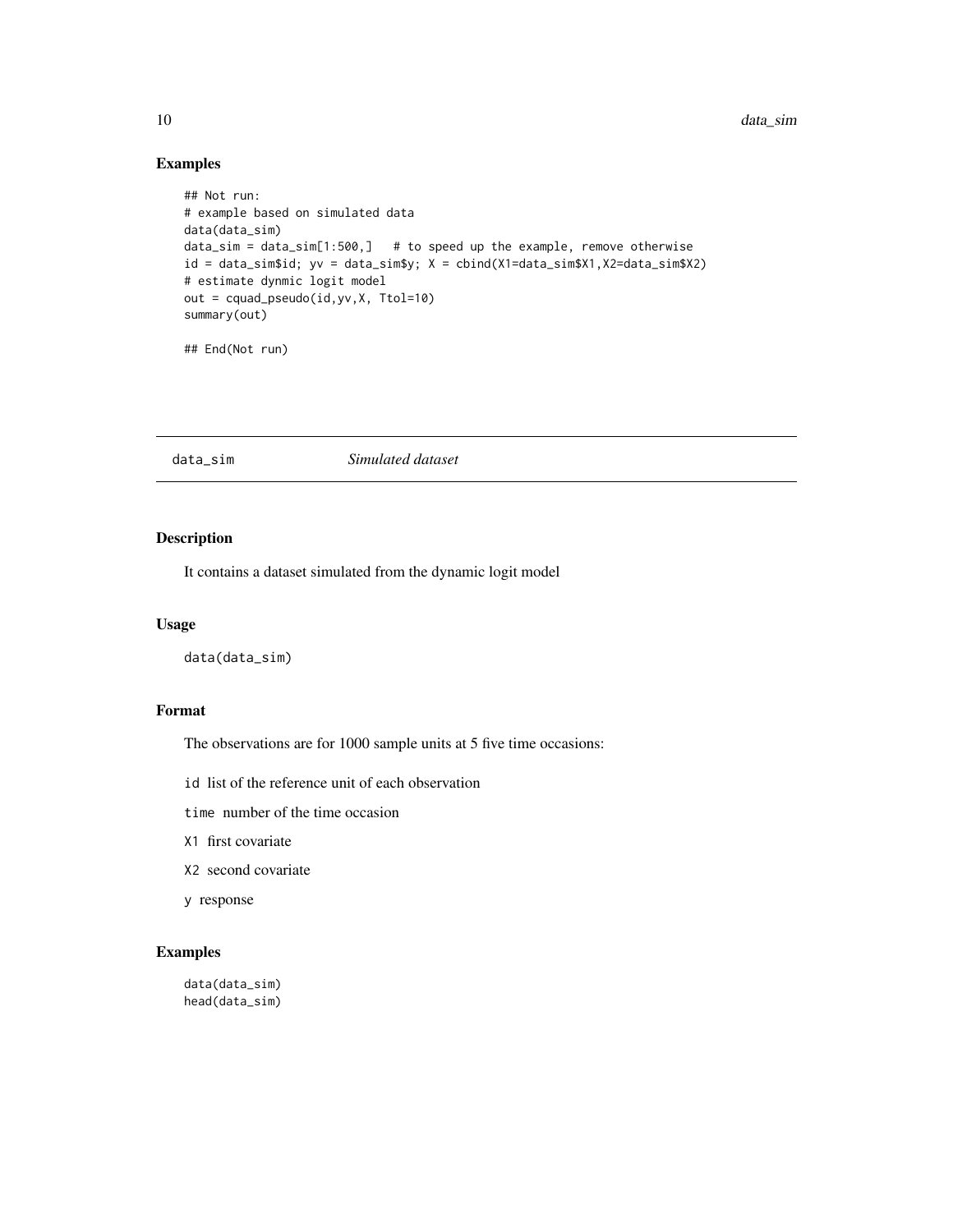<span id="page-10-0"></span>

# Description

Print output for class cquad and output provided by cquad\_basic, cquad\_equ, cquad\_ext, cquad\_pseudo

# Usage

## S3 method for class 'cquad'  $print(x, \ldots)$ 

# Arguments

| $\boldsymbol{\mathsf{x}}$ | output of class cquad                             |
|---------------------------|---------------------------------------------------|
| $\cdots$                  | further arguments passed to or from other methods |

# Author(s)

Francesco Bartolucci (University of Perugia), Claudia Pigini (University of Ancona "Politecnica delle Marche")

| quasi_sym | Resursive computation of the conditional likelihood for the Quadratic |
|-----------|-----------------------------------------------------------------------|
|           | Exponential Model proposed in Bartolucci & Nigro (2010)               |

# Description

Recursively compute the denominator of the individual conditional likelihood function for the Quadratic Exponential Model, adapted from Krailo & Pike (1984).

# Usage

quasi\_sym(eta,s,dyn=FALSE,y0=NULL)

#### Arguments

| eta | individual vector of products between covariate and parameters            |
|-----|---------------------------------------------------------------------------|
| s   | total score of the individual                                             |
| dvn | TRUE if in the dynamic version; FALSE for the static version (by default) |
| v0  | Individual initial observation for dynamic models                         |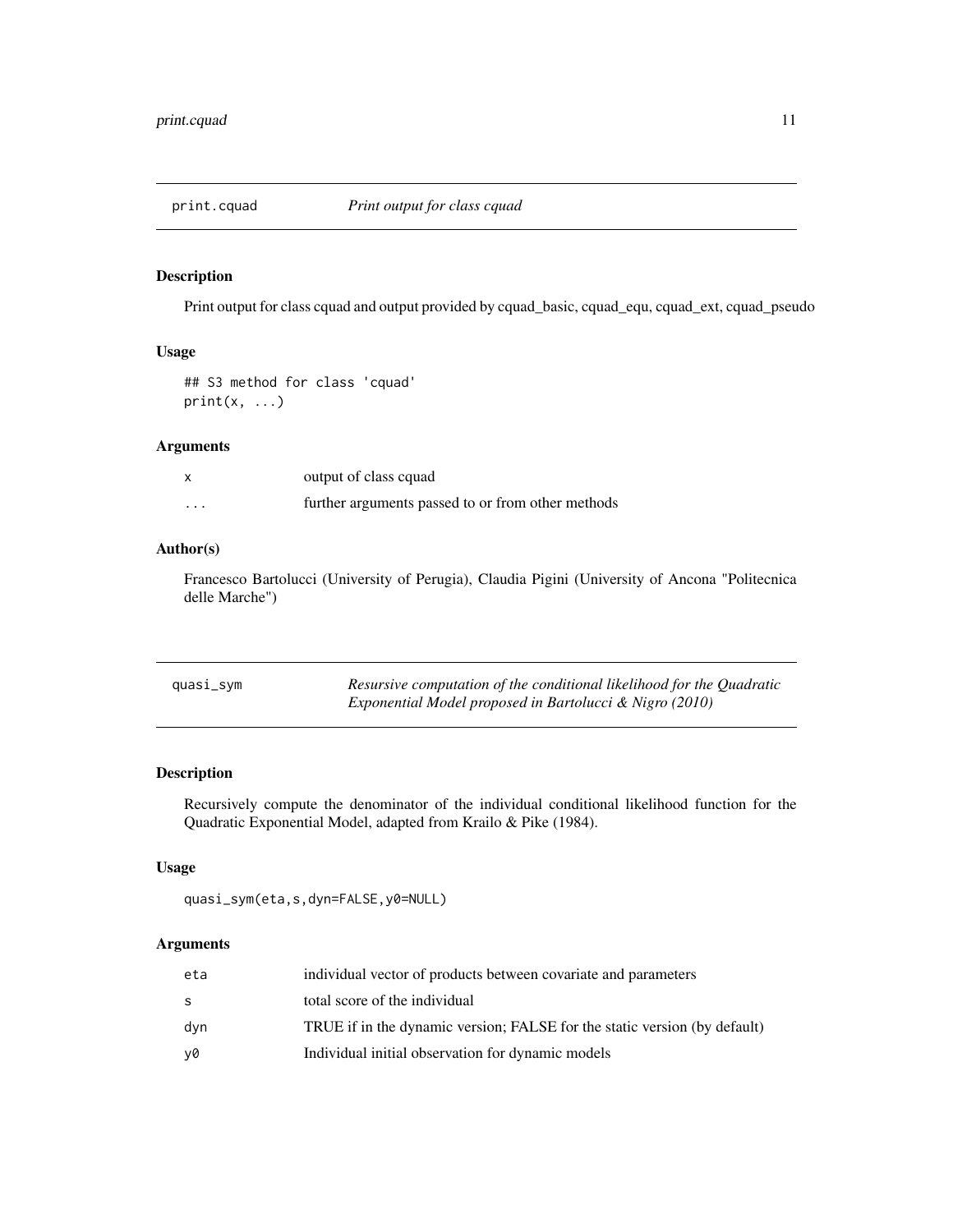# <span id="page-11-0"></span>Value

|                | value of the denominator                    |
|----------------|---------------------------------------------|
| d1             | first derivative of the recursive function  |
| dl 1           | a component of the score function           |
| D <sup>2</sup> | second derivative of the recursive function |
| DJ 2           | a component of the Hessian matrix           |

# Author(s)

Francesco Bartolucci (University of Perugia), Claudia Pigini (University of Ancona "Politecnica delle Marche"), Francesco Valentini (University of Ancona "Politecnica delle Marche")

# References

Bartolucci, F. and Nigro, V. (2010), A dynamic model for binary panel data with unobserved heterogeneity admitting a root-n consistent conditional estimator, *Econometrica*, 78, 719-733.

Krailo, M. D., & Pike, M. C. (1984). Algorithm AS 196: conditional multivariate logistic analysis of stratified case-control studies, *Journal of the Royal Statistical Society. Series C (Applied Statistics)*, 33(1), 95-103.

| quasi_sym_equ | Resursive computation of the conditional likelihood for the Modified |
|---------------|----------------------------------------------------------------------|
|               | Quadratic Exponential Model proposed in Bartolucci et al. (2018)     |

## Description

Recursively compute the denominator of the individual conditional likelihood function for the Modified Quadratic Exponential Model recursively, adapted from Krailo & Pike (1984).

#### Usage

```
quasi_sym_equ(eta,s,y0=NULL)
```
# Arguments

| eta | individual vector of products between covariate and parameters |
|-----|----------------------------------------------------------------|
| - S | total score of the individual                                  |
| v0  | Individual initial observation for dynamic models              |

# Value

|                | value of the denominator                    |
|----------------|---------------------------------------------|
| d1             | first derivative of the recursive function  |
| dl 1           | a component of the score function           |
| D <sub>2</sub> | second derivative of the recursive function |
| DJ 2           | a component of the Hessian matrix           |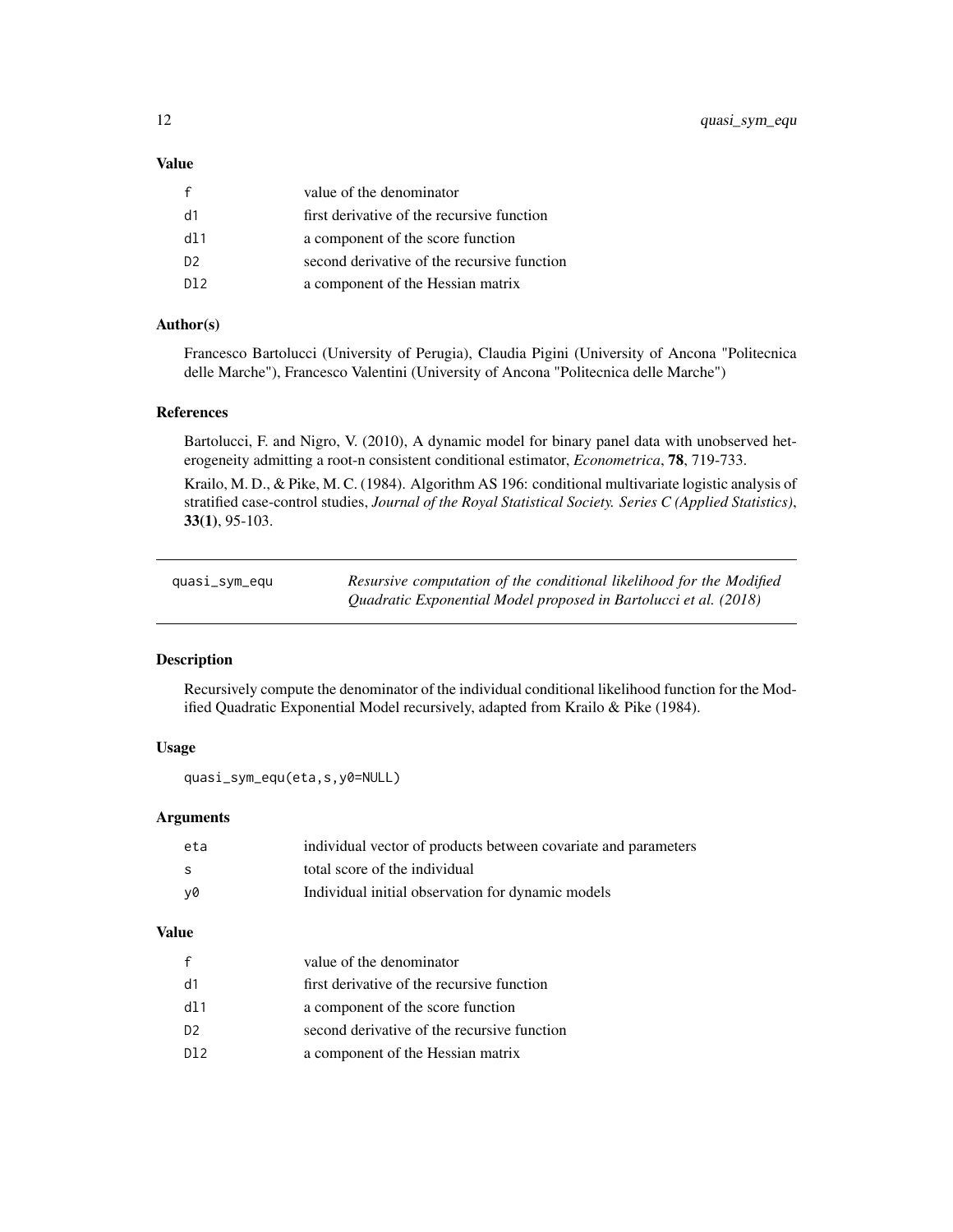#### <span id="page-12-0"></span>Author(s)

Francesco Bartolucci (University of Perugia), Claudia Pigini (University of Ancona "Politecnica delle Marche"), Francesco Valentini (University of Ancona "Politecnica delle Marche")

#### References

Bartolucci, F. and Nigro, V. (2010), A dynamic model for binary panel data with unobserved heterogeneity admitting a root-n consistent conditional estimator, *Econometrica*, 78, 719-733.

Bartolucci, F., Nigro, V., & Pigini, C. (2018). Testing for state dependence in binary panel data with individual covariates by a modified quadratic exponential model. *Econometric Reviews*, 37(1), 61-88.

Krailo, M. D., & Pike, M. C. (1984). Algorithm AS 196: conditional multivariate logistic analysis of stratified case-control studies, *Journal of the Royal Statistical Society. Series C (Applied Statistics)*, 33(1), 95-103.

quasi\_sym\_pseudo *Resursive computation of pseudo conditional maximum likelihood method proposed by Bartolucci & Nigro (2012).*

## Description

Recursively compute the denominator of the individual conditional likelihood function for the pseudo conditional maximum likelihood method proposed by Bartolucci & Nigro (2012) recursively, adapted from Krailo & Pike (1984).

# Usage

```
quasi_sym_pseudo(eta,qi,s,y0=NULL)
```
#### Arguments

| eta | individual vector of products between covariate and parameters |
|-----|----------------------------------------------------------------|
| s   | total score of the individual                                  |
| qi  | Vector of quantities from first step estimation                |
| v0  | Individual initial observation for dynamic models              |

# Value

| f   | value of the denominator                    |
|-----|---------------------------------------------|
| d1  | first derivative of the recursive function  |
| d11 | a component of the score function           |
| D2  | second derivative of the recursive function |
| D12 | a component for the Hessian matrix          |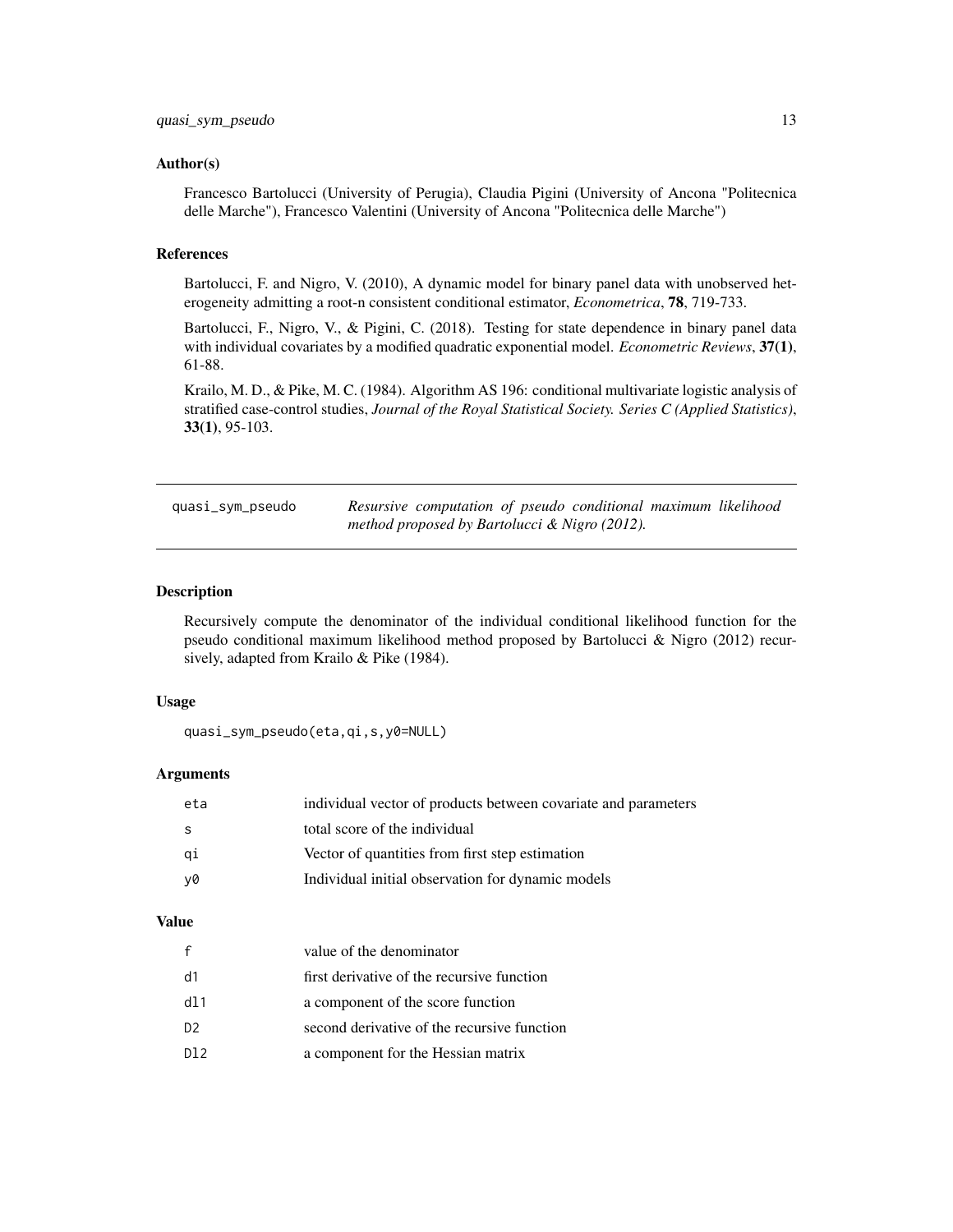#### <span id="page-13-0"></span>Author(s)

Francesco Bartolucci (University of Perugia), Claudia Pigini (University of Ancona "Politecnica delle Marche"), Francesco Valentini (University of Ancona "Politecnica delle Marche")

#### References

Bartolucci, F. and Nigro, V. (2010), A dynamic model for binary panel data with unobserved heterogeneity admitting a root-n consistent conditional estimator, *Econometrica*, 78, 719-733.

Bartolucci, F. and Nigro, V. (2012), Pseudo conditional maximum likelihood estimation of the dynamic logit model for binary panel data, *Journal of Econometrics*, 170, 102-116.

Krailo, M. D., & Pike, M. C. (1984). Algorithm AS 196: conditional multivariate logistic analysis of stratified case-control studies, *Journal of the Royal Statistical Society. Series C (Applied Statistics)*, 33(1), 95-103.

sim\_panel\_logit *Simulate data from the dynamic logit model*

#### Description

Simulate data from the dynamic logit model given a set of covariates and a vector of parameters.

#### Usage

 $sim\_panel\_logit(id, al, X = NULL, eta, dyn = FALSE)$ 

#### **Arguments**

| id  | list of the reference unit of each observation                            |
|-----|---------------------------------------------------------------------------|
| al  | list of individual specific effects                                       |
| X   | corresponding matrix of covariates (optional)                             |
| eta | vector of parameters                                                      |
| dyn | TRUE if in the dynamic version; FALSE for the static version (by default) |
|     |                                                                           |

# Value

| - VV | simulated vector of binary response variables |
|------|-----------------------------------------------|
| pv   | vector of probabilities of "success"          |

# Author(s)

Francesco Bartolucci (University of Perugia), Claudia Pigini (University of Ancona "Politecnica delle Marche")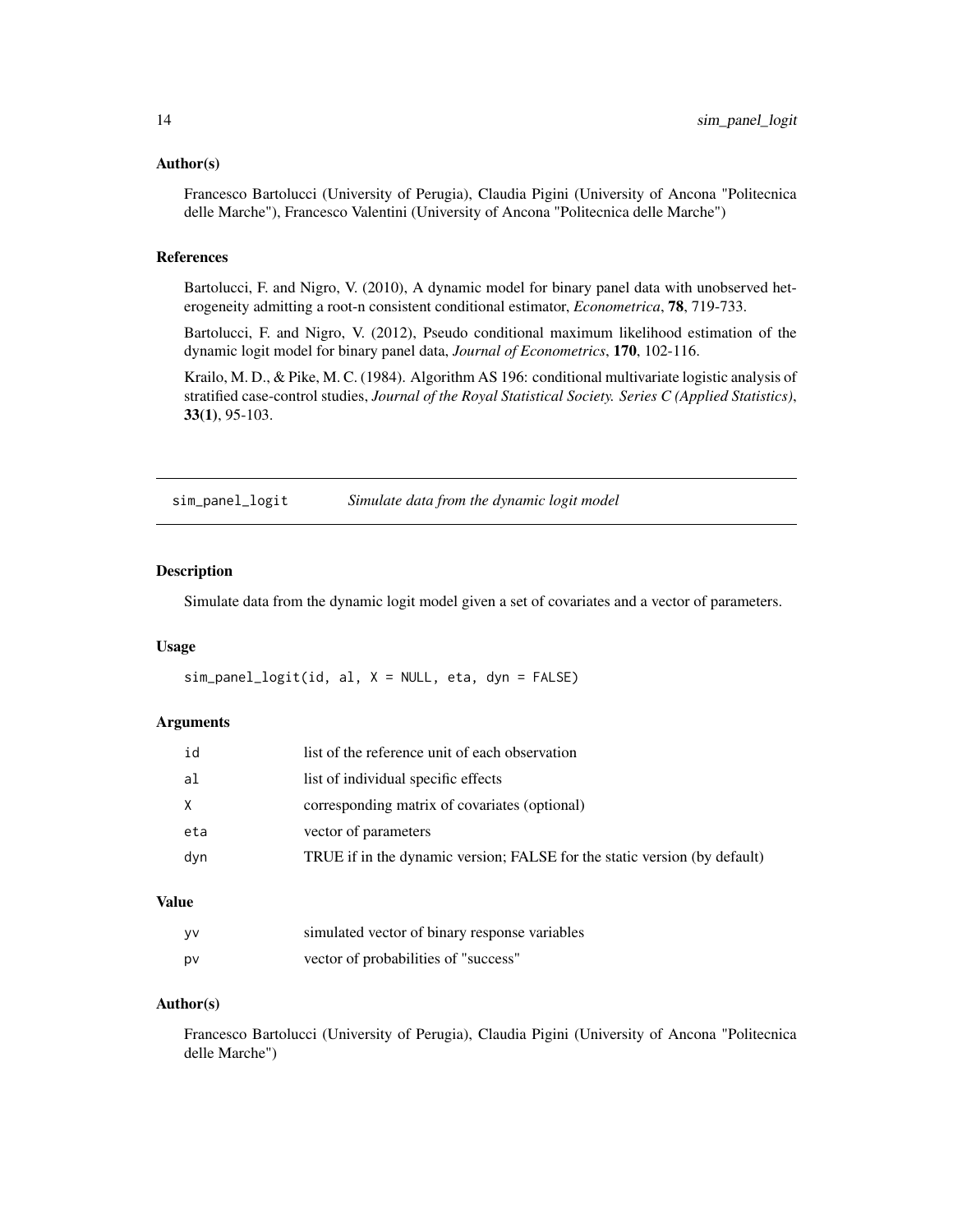#### Examples

```
# simulate data from the static logit model
n = 1000; TT = 5 \qquad # sample size, number of time occasions
id = (1:n)%x%rep(1,TT) # vector of indices
al = rnorm(n) # simulate alpha
X = matrix(rnorm(2*n*TT), n*TT, 2) # simulate two covariateseta = c(1, -1) # vector of parameters
out = sim_panel_logit(id,al,X,eta1)
y1 = out$yv
# simulate data from the dynamic logit model
eta2 = c(1,-1,2) # vector of parameters including state dependence
out = sim_panel_logit(id,al,X,eta2,dyn=TRUE)
y2 = out$yv
```
# sq *Generate binary sequences*

# Description

Generate binary sequences of a certain length and with a certain sum.

#### Usage

 $sq(J, s = NULL)$ 

# Arguments

|   | length of the binary sequences         |
|---|----------------------------------------|
| s | sum of the binary sequences (optional) |

# Value

M Matrix of byary configurations

#### Author(s)

Francesco Bartolucci (University of Perugia)

# Examples

```
# generage all sequence of 5 binary variables
sq(5)# generage all sequence of 5 binary variables, with sum equal 2
sq(5,2)
```
<span id="page-14-0"></span> $sq$  15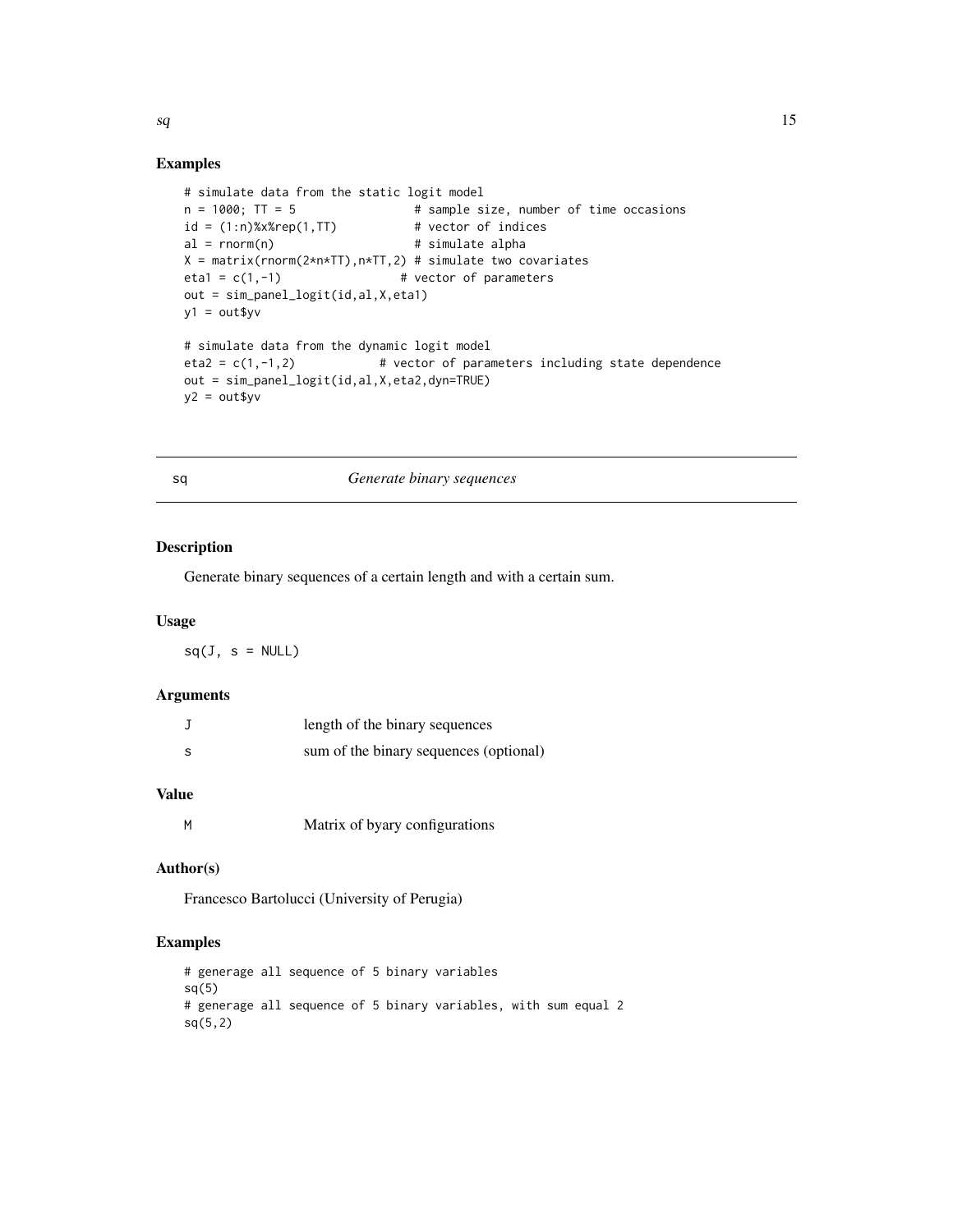<span id="page-15-0"></span>

# Description

Summarize the output for class cquad provided by cquad\_basic, cquad\_equ, cquad\_ext, cquad\_pseudo

# Usage

## S3 method for class 'cquad' summary(object, ...)

# Arguments

| object | output of class cquad                             |
|--------|---------------------------------------------------|
| .      | further arguments passed to or from other methods |

# Author(s)

Francesco Bartolucci (University of Perugia), Claudia Pigini (University of Ancona "Politecnica delle Marche")